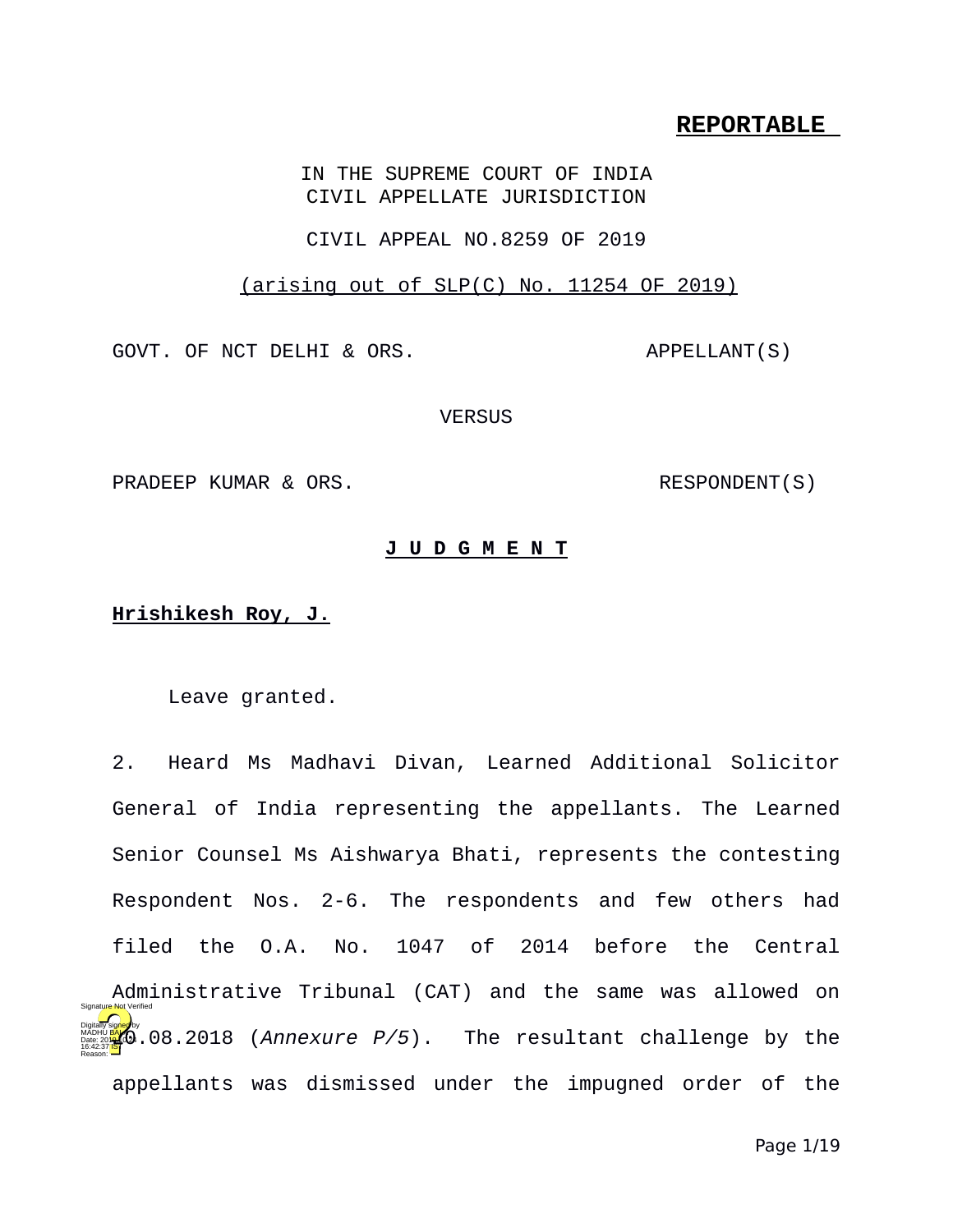High Court of Delhi in the Writ Petition (C) No. 557 of 2019, which has led to the present appeal.

3. The matter pertains to the recruitment of Special Education Teachers under the Govt. of NCT of Delhi. The Advertisement No. 01/2013 *(Annexure P/1)* was issued by the Delhi Sub-ordinate Services Selection Board where, for the vacancies of Special Education Teachers against Post Code 01/13, the following essential qualifications were stipulated:-

> "............................................. i)Graduate with B.ED (Special Education) or B.ED. with a two years Diploma in Special Education or Post Graduate Professional Diploma in Special Education or any other equivalent qualification approved by Rehabilitation Council of India.

> ii)Central Teacher Eligibility Test (CTET) conducted by Central Board of Secondary Education (CBSE). .........................................."

4. The respondents had obtained the CTET i.e. Central Teacher Eligibility Test qualification, under the relaxed pass norms for the OBC category, in States other than Delhi. They offered their candidature for the vacancies in Delhi and appeared in the recruitment test. But their candidature were held to be not-eligible, through the office order dated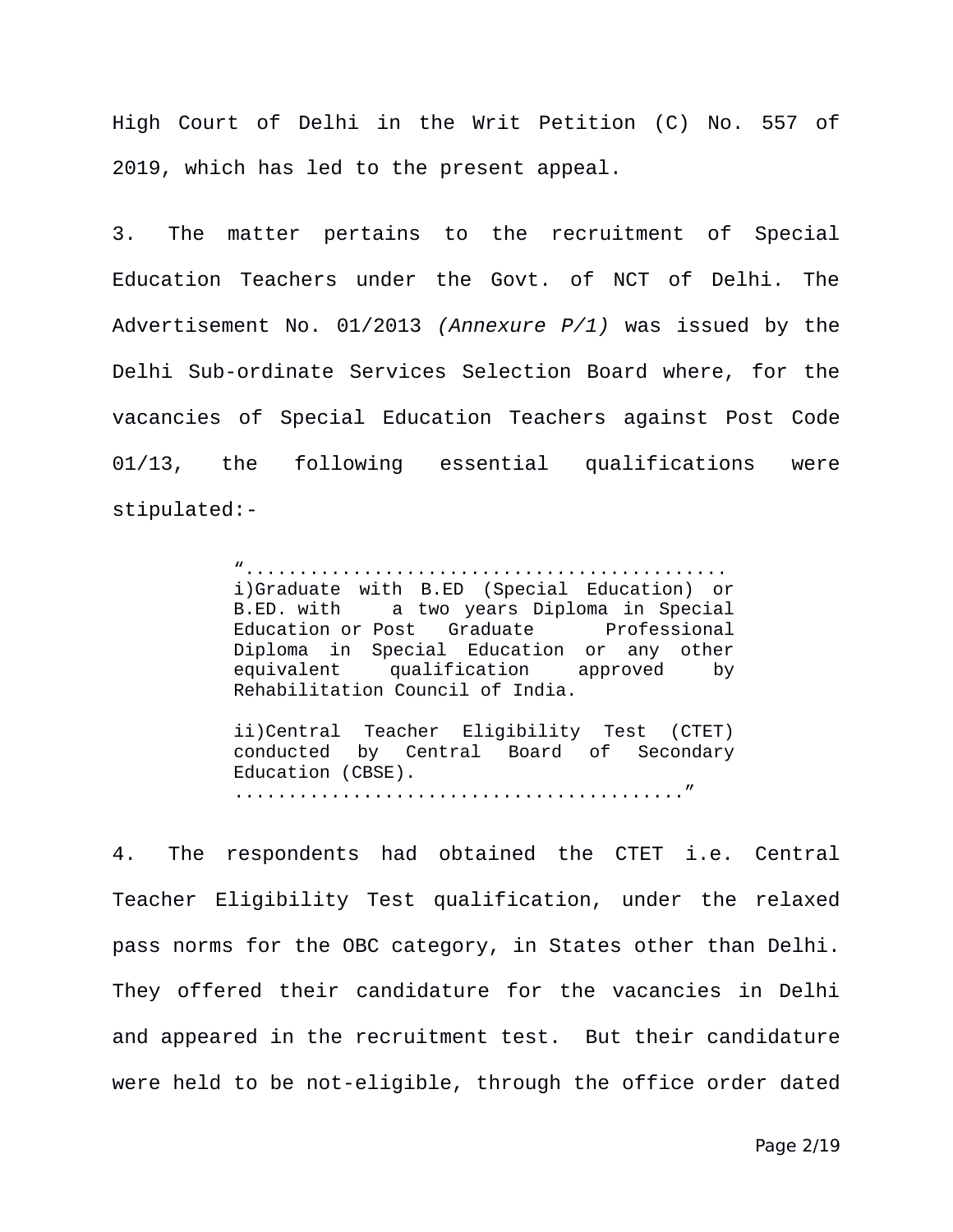19.02.2014 (*Annexure P/2*). The ground mentioned in the order is that the applicants are *"CTET qualified as OBC but OBC outsider".*

5.1 Aggrieved by the above decision of the Delhi Subordinate Services Selection Board, the Original Applicants (9 in number), together filed the OA No. 1047 of 2014 before the CAT. The Applicants who belong to the OBC Category had acquired the CTET qualification by availing 5% relaxation in the qualifying marks in the CTET, from their respective States but had participated in the written examination conducted for the vacancies in Delhi. Before the CAT, the Original Applicants projected that they secured more marks than the last selected candidates under the General Category and yet, their candidature was rejected notwithstanding the fact that claim for selection is based entirely on the basis of their performance in the recruitment test.

5.2 However, the Govt. of NCT of Delhi, on the other hand contended before the Tribunal that for claiming benefits intended for the OBC Category vacancies in Delhi, the OBC Certificate must be issued by the Government of Delhi. Since respondents are not recognized as OBC in Delhi, they cannot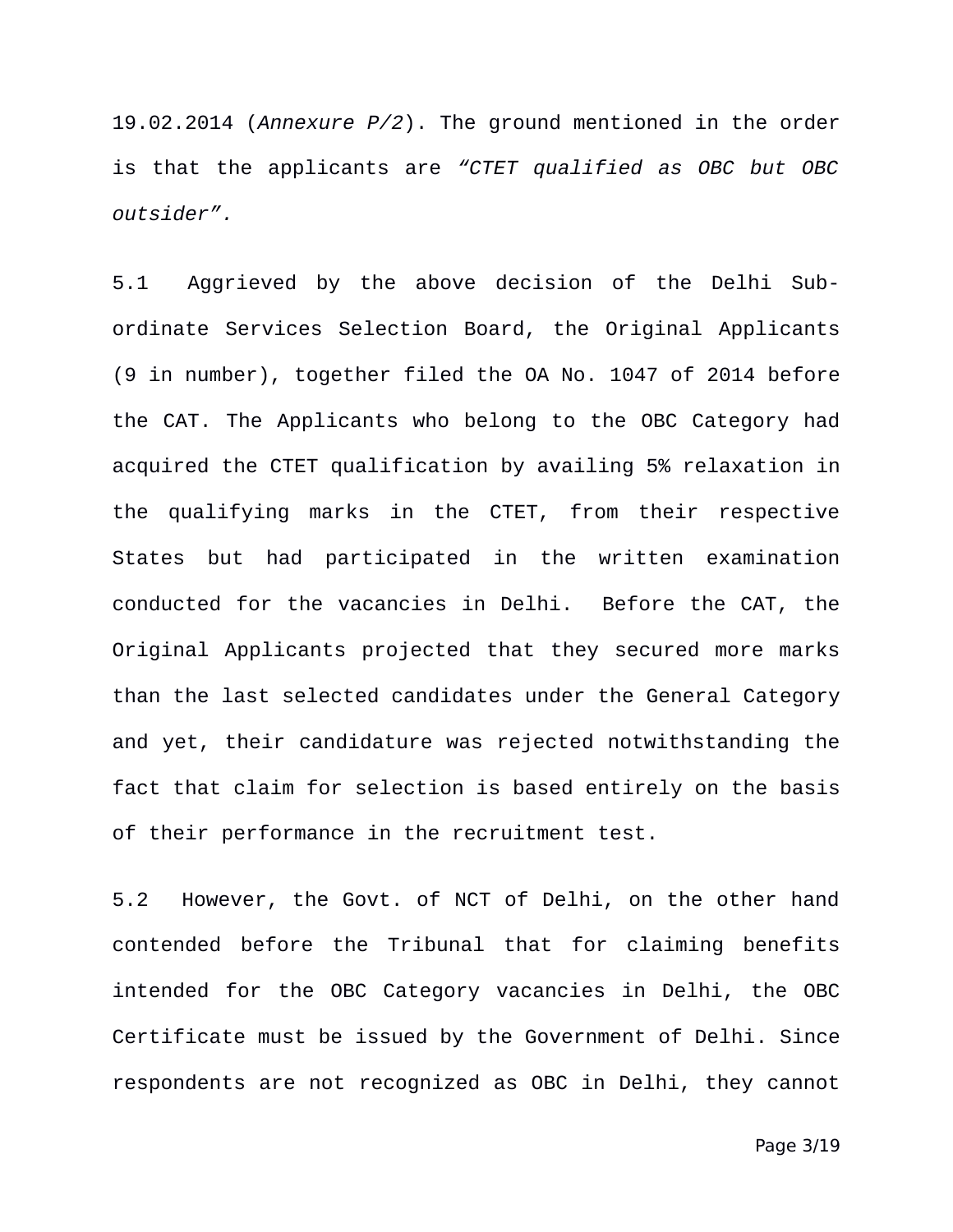claim eligibility qua the CTET criterion, with lower pass marks, in the CTET examination.

6. The Tribunal considered the rival contention and observed that rejection of the candidature of the Original Applicants would mean that the appellants do not recognize the CTET qualification. Relying on *Vikas Sankhla & Ors. V. Vikas Agarwal & Ors.[1](#page-3-0)*, the Tribunal took the view that there shall be no bar in considering meritorious applicants in the unreserved category if no weightage was given to CTET marks in preparation of the final merit list. Consequential direction was issued to the authorities for appointment of Original Applicants, in terms of their respective position in the merit list.

7. The Tribunal's Order was challenged in the High Court by the Govt. of NCT of Delhi. In the Writ Petition (C) No. 557 of 2019, the appellants contended that the Respondents cannot avail concession under the OBC category as they were permanent residents of other states. The Respondents could not also be considered under the unreserved category, as the same would be subject to minimum 60% marks for the general

<span id="page-3-0"></span>1 (2017) 1 SCC 350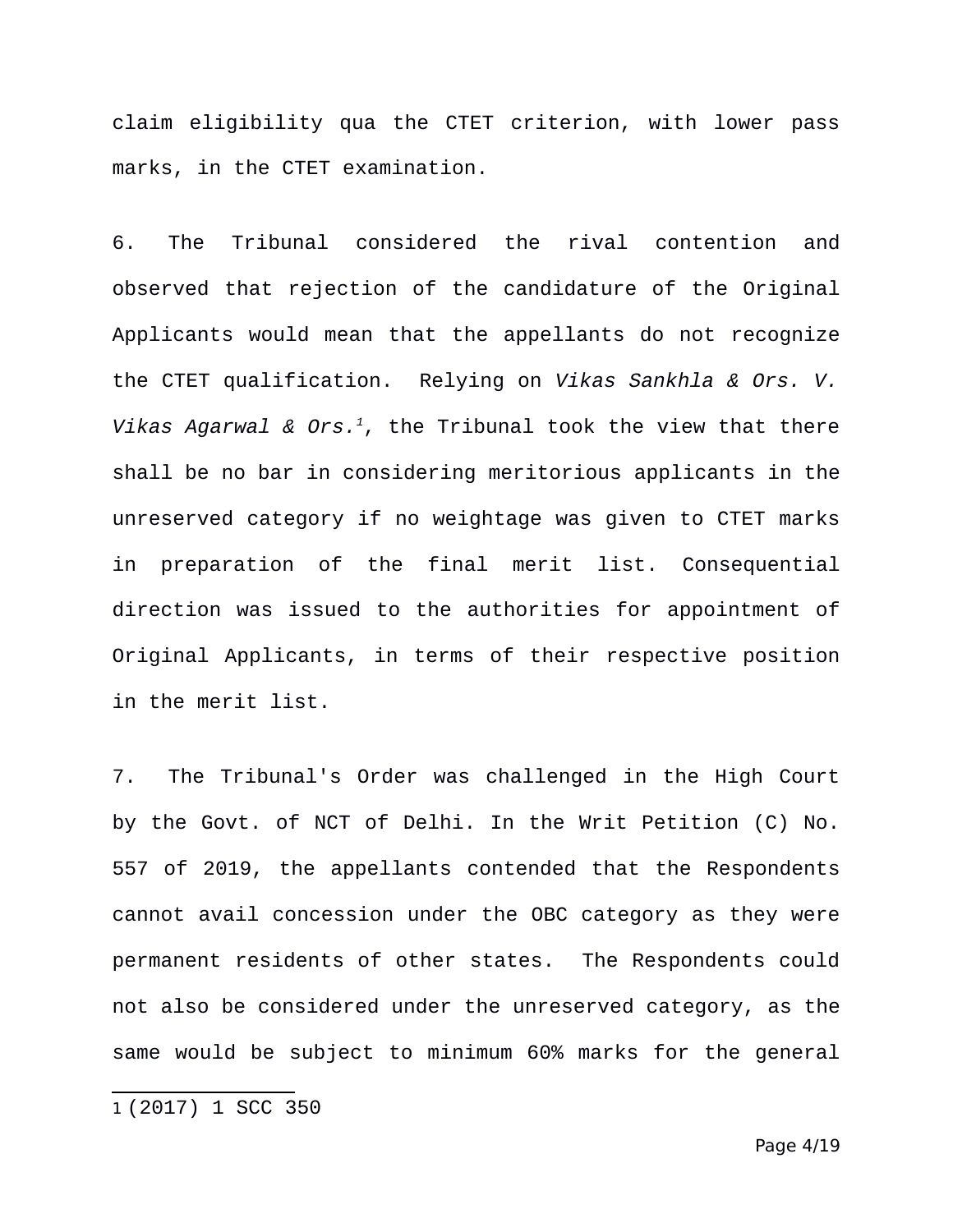category in order to be CTET qualified. Therefore, the appellants argued before the High Court that notwithstanding the performance of the respondents in the recruitment test, their candidature for the General Category vacancies is not valid.

8. The High Court under the impugned Order, however noted that the Advertisement did not specify that the candidates who applied on the basis of the CTET qualification with lower pass marks, would not be eligible for the General Category vacancies if they have secured less than 60% marks in the CTET examination. The High Court accordingly held that once the candidate had obtained the CTET qualification, the marks secured in the qualification examination is immaterial for consideration of their candidature, for the unreserved category vacancies. As the performance of the respondents were more meritorious than others selected in the unreserved category, the Tribunal's decision in favour of the respondents was upheld and accordingly, the Writ Petition filed by the appellants came to be dismissed. 9.1. The appellants challenged the decision of the Delhi

High Court with the contention that the respondent having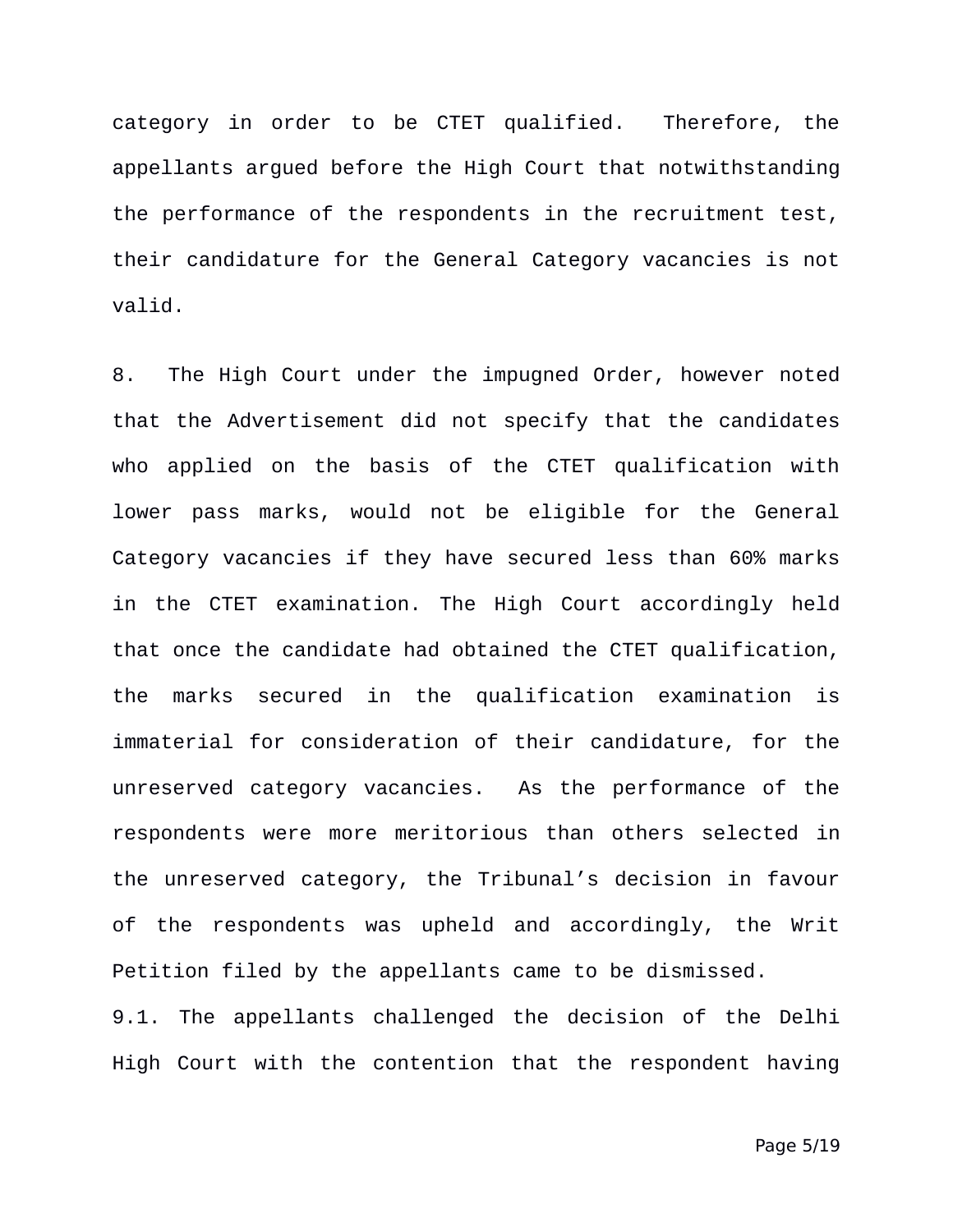secured the eligibility qualification under relaxed norms for the OBC Category are in-eligible to be considered against General Category vacancies. Ms Madhavi Divan, learned Additional Solicitor General of India submits that the respondents having obtained the eligibility qualification with lower pass marks under relaxed norms for the OBC Category, were rightly found to be ineligible for employment in the General Category vacancies in Delhi.

9.2. Dealing with the facts and the ratio of *Vikas Sankhala (Supra)* Ms Divan argues that this Judgment was erroneously applied by the Tribunal to the facts in the instant case inasmuch as for the present recruitment under Advertisement No.01/13, mere qualification in the CTET (instead of marks), will have a bearing whereas, the marks in the CTET examination, did have a bearing in the recruitment process in the case of *Vikas Sankhala* (supra)*.* The learned Additional Solicitor General makes a distinction between CTET being an eligibility qualification as in the present case and the CTET marks influencing the final merit in the selection, as was the situation in the recruitment process in Rajasthan*.* She specifically argues that the judgment in the *Vikas Sankhala* (supra) was rendered in the peculiar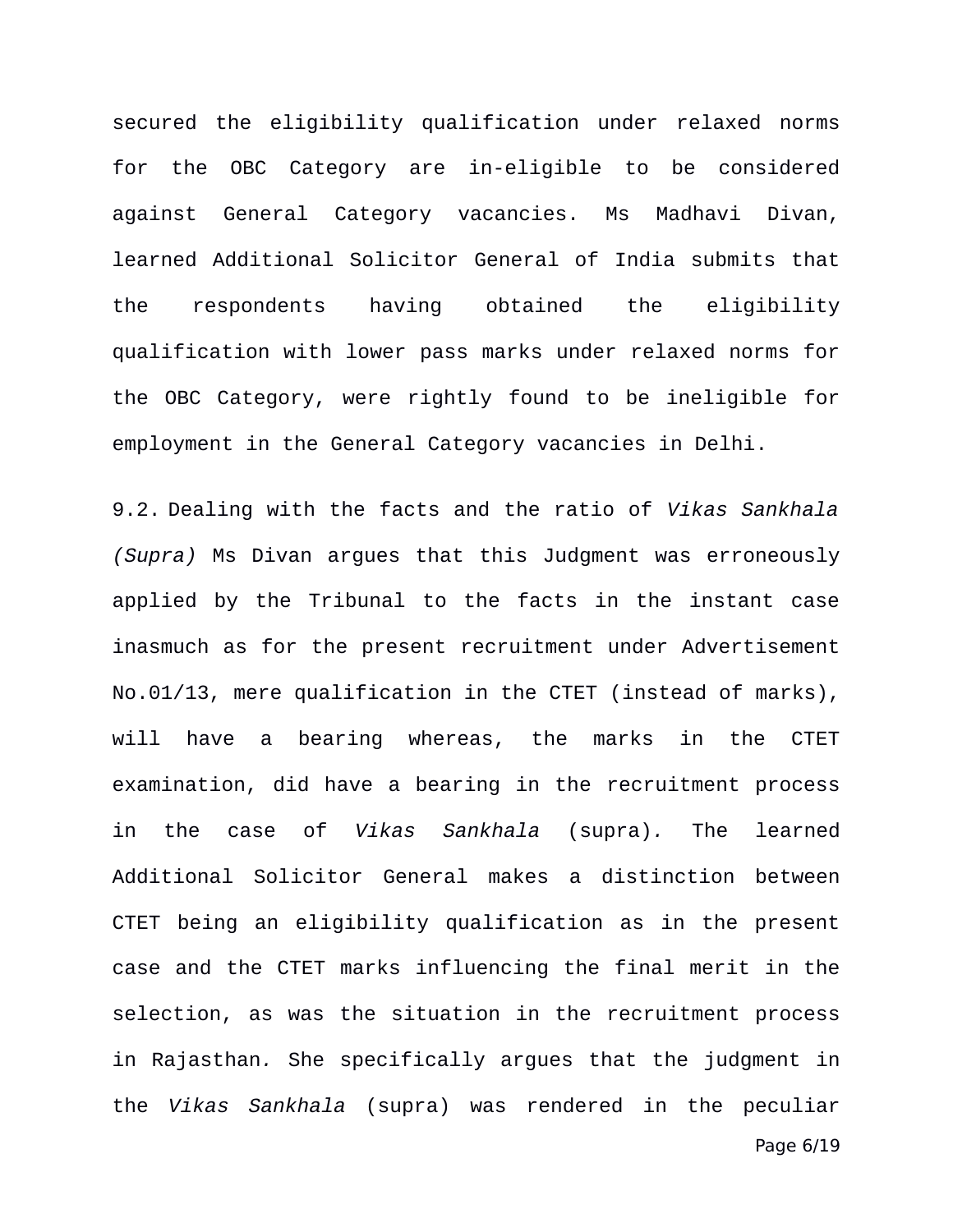facet of recruitment in that case and the ratio thereof will not apply in the present matter.

9.3. The learned Additional Solicitor General projects that it is not a case of candidates obtaining CTET qualification on the basis of age relaxation or fee waiver in which situation, respondents marks in the CTET examination may have no bearing. But when the respondents had qualified in the CTET examination securing below the normal pass marks (60%), they were rightly held to be ineligible for the General category vacancies, in the State of Delhi.

10.1 Per contra, Ms. Aishwarya Bhati, the learned Senior Counsel for the respondents has argued that when the essential qualification in the advertisement does not stipulate any minimum marks for eligibility, the respondents having obtained the CTET qualification, cannot be found to be ineligible.

10.2 The Respondents project that they secured higher marks in the recruitment test then few candidates selected for the General category vacancies and therefore rejection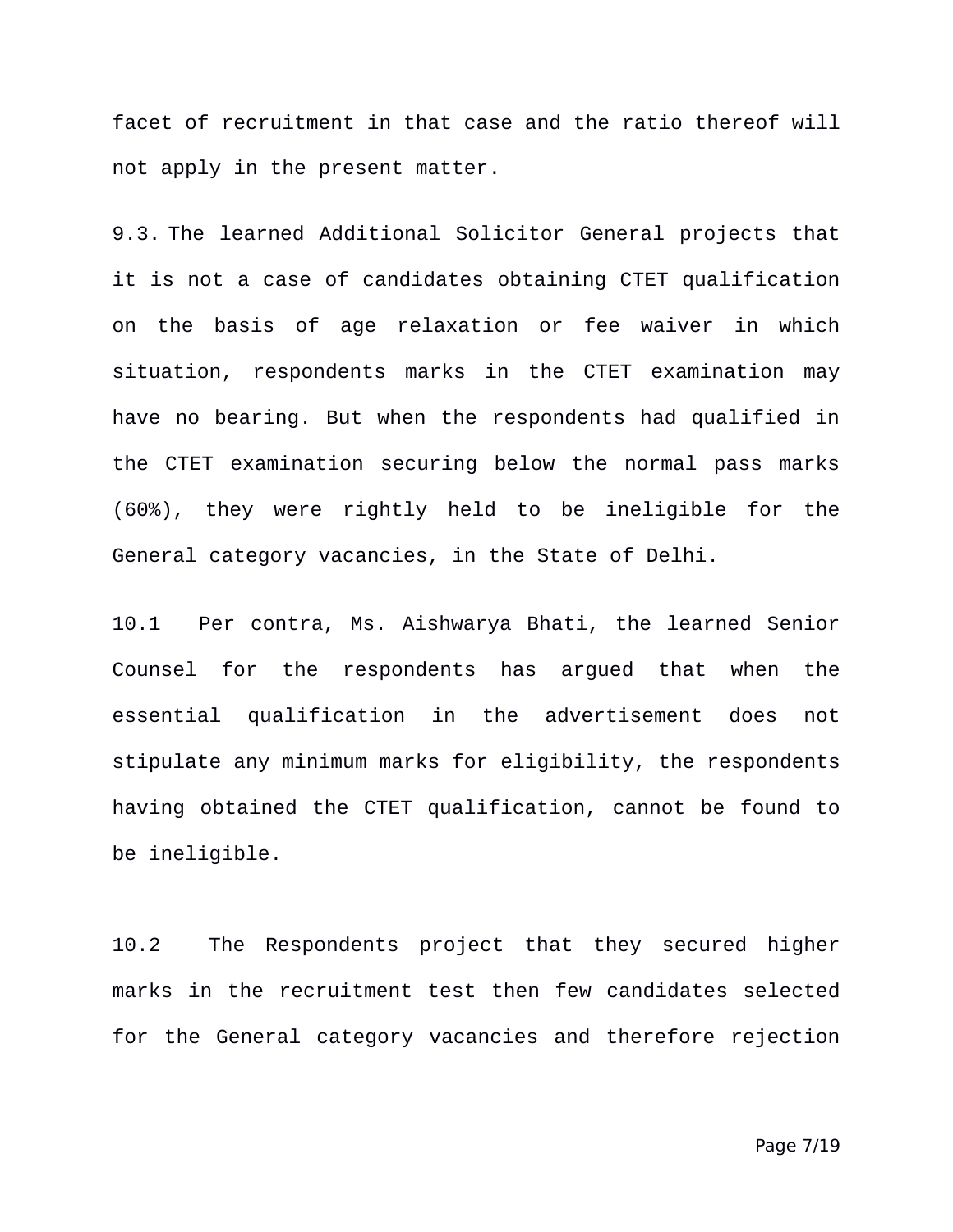of their candidature would mean merit being ignored for appointment.

10.3 Supporting the decision of the High Court and the Tribunal, Ms Bhati argues that the ratio in *Vikas Sankhala* (supra) was rightly applied to give relief to the Original Applicants who claim appointment on the basis of their merit position in the recruitment test.

11. In the present Appeal, we are required to focus on the following issues:-

> i. Whether the respondents who have secured the CTET qualification form outside Delhi as OBC candidate by availing 5% relaxation in the qualifying marks be considered for employment against the post of Special Education Teacher in the Government of NCT, Delhi? ii. Whether the Respondents, after availing concession under the OBC category can compete for

seats under the unreserved category?

12. The records here show that the National Council for Teacher Education ['NCTE'] issued Notification dated 23.08.2010, that provided for the minimum qualifications for a person to be eligible for appointment as a teacher. It provided, inter alia, that applicants for the post of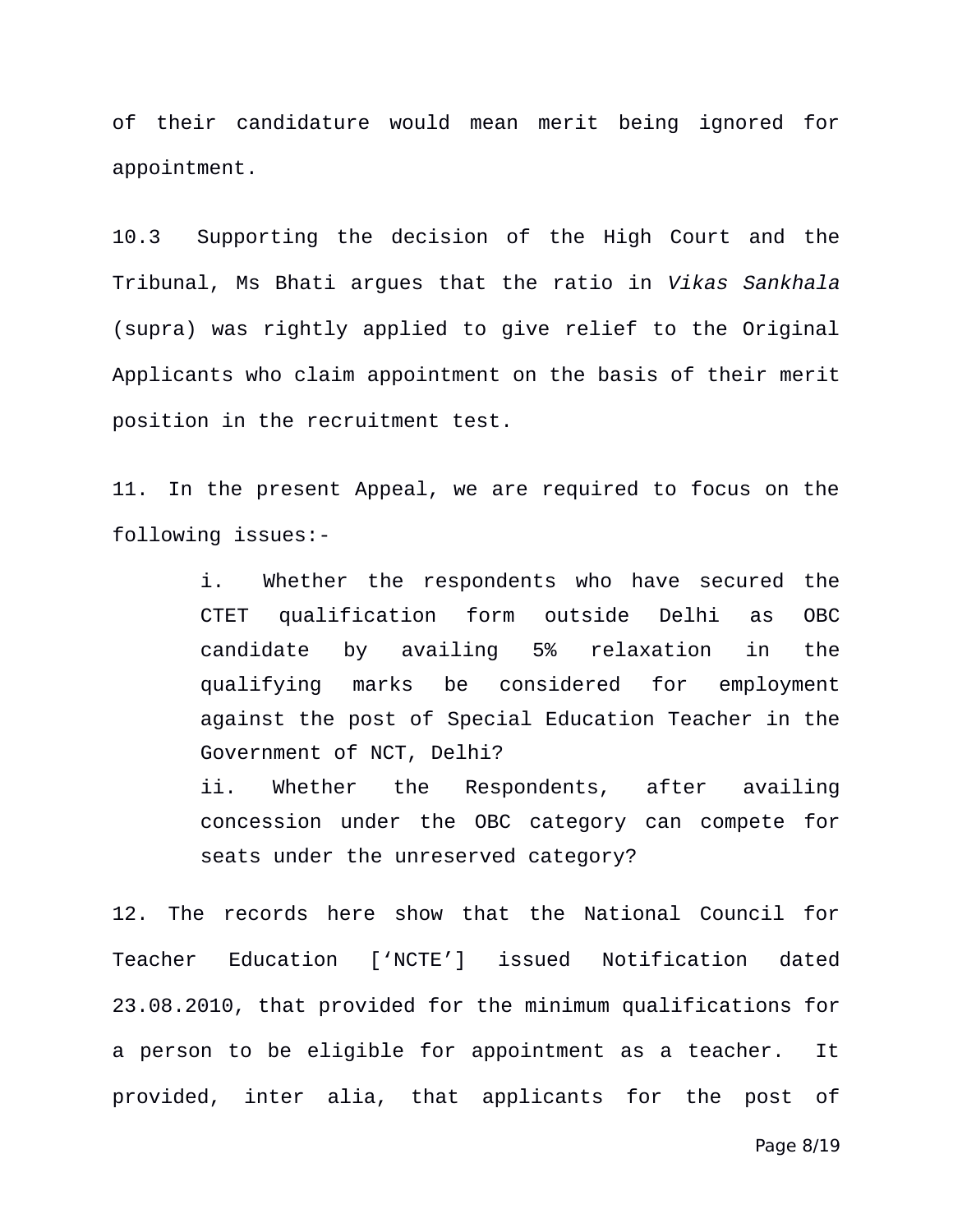teachers (falling in the specified criteria of the Notification) shall have to pass the Teacher Eligibility Test ['TET'] which will be conducted by the appropriate Government in accordance with NCTE's guidelines. Pursuant to this Notification, vide Order dated 11.02.2011, the NCTE issued Guidelines for conducting the TET. The Guidelines provided that a person who scores 60% in the TET examination will be considered as TET pass. Further, concessions to persons belonging to the disadvantaged category, in accordance with their extant reservation policy was also provided.

13. The Directorate of Education, Delhi (appellant No.3) by its Notification dated 07.10.2011, stated that for appointment to the schools of Delhi, the GNCT, Delhi will recognize the CTET conducted by the Central Board of Secondary Education (CBSE). By another Notification dated 30.11.2012, appellant No.3 added the following to the aforementioned Notification dated 07.10.2011:-

> "................................................ .. The CBSE is issuing CTET marks statements to the candidates with conditions that candidates securing 60% and above marks will be considered as CTET qualified. Further, the NCTE vide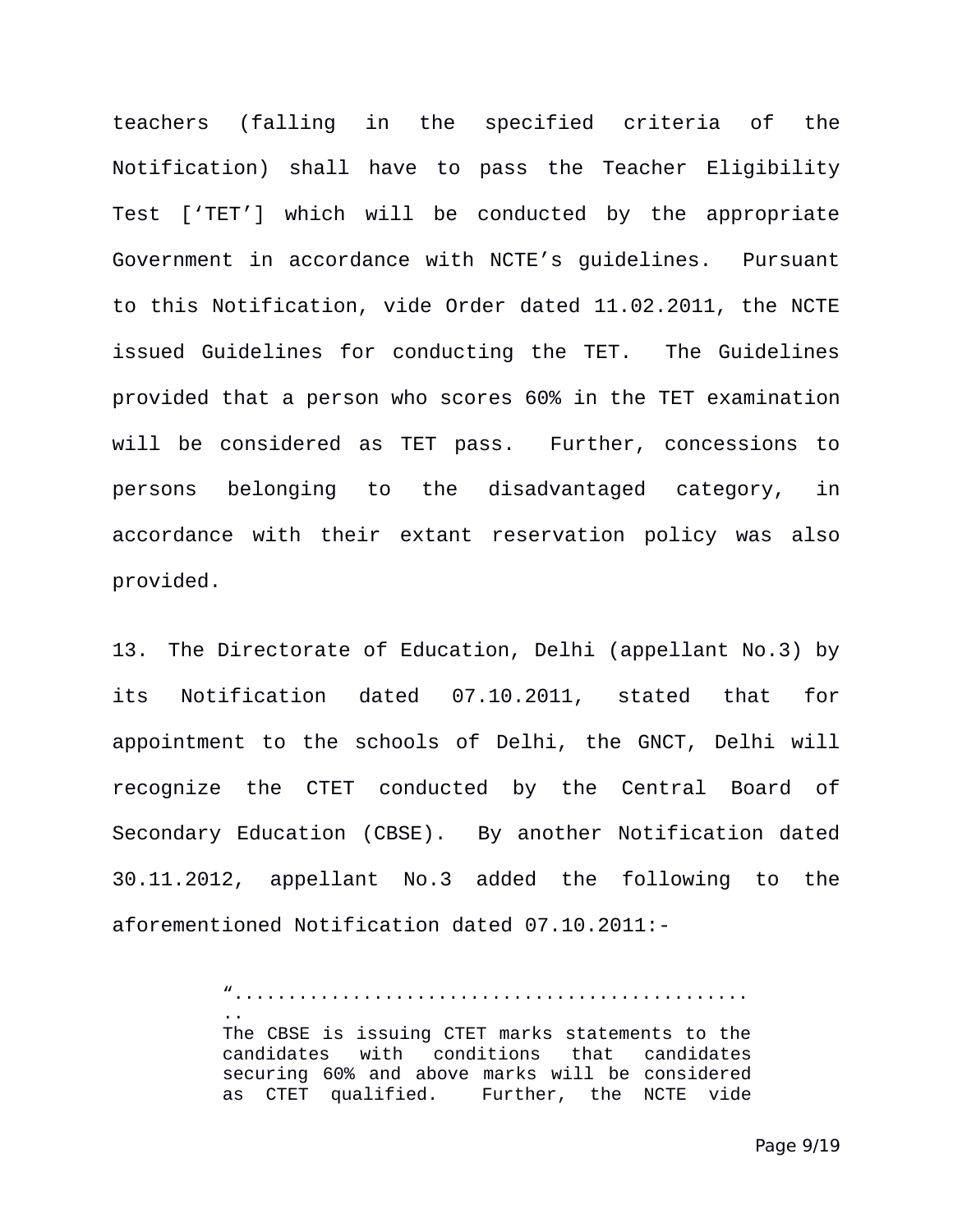notification 29.07.2011 specifically provided that "Relaxation up to 5% in the qualifying marks shall be allowed to the candidates belonging to reserved categories such as SC/ST/OBC/PH. Therefore, candidates belonging to reserved categories such as SC/ST/OBC/PH shall be allowed relaxation upto 5% in the qualifying marks, in CTET conducted by the CBSE ............................................ "

14. The reservation for the OBC category under Clause 6(iii) of Advertisement No.1/13 being relevant, is extracted as under:-

6. RESERVATION BENEFITS:

(iii) The OBC candidates must be in possession of filled prescribed Annexure I, along with his/her caste certificate issued by the Govt. of Delhi only.

15. In the Delhi recruitment process, the respondents did not possess OBC (Delhi) certificate and thus they could not be considered for the OBC category vacancies. Further, as per the CTET guidelines, unreserved candidates are required to obtain 60% marks to qualify in the CTET. Since the Respondents obtained less than 60% in CTET, their candidature could be valid only under the OBC category. However due to absence of certificate of OBC status by Government of NCT, Delhi and by virtue of clause 6(iii), as above, which bars reservations to outsider OBC, the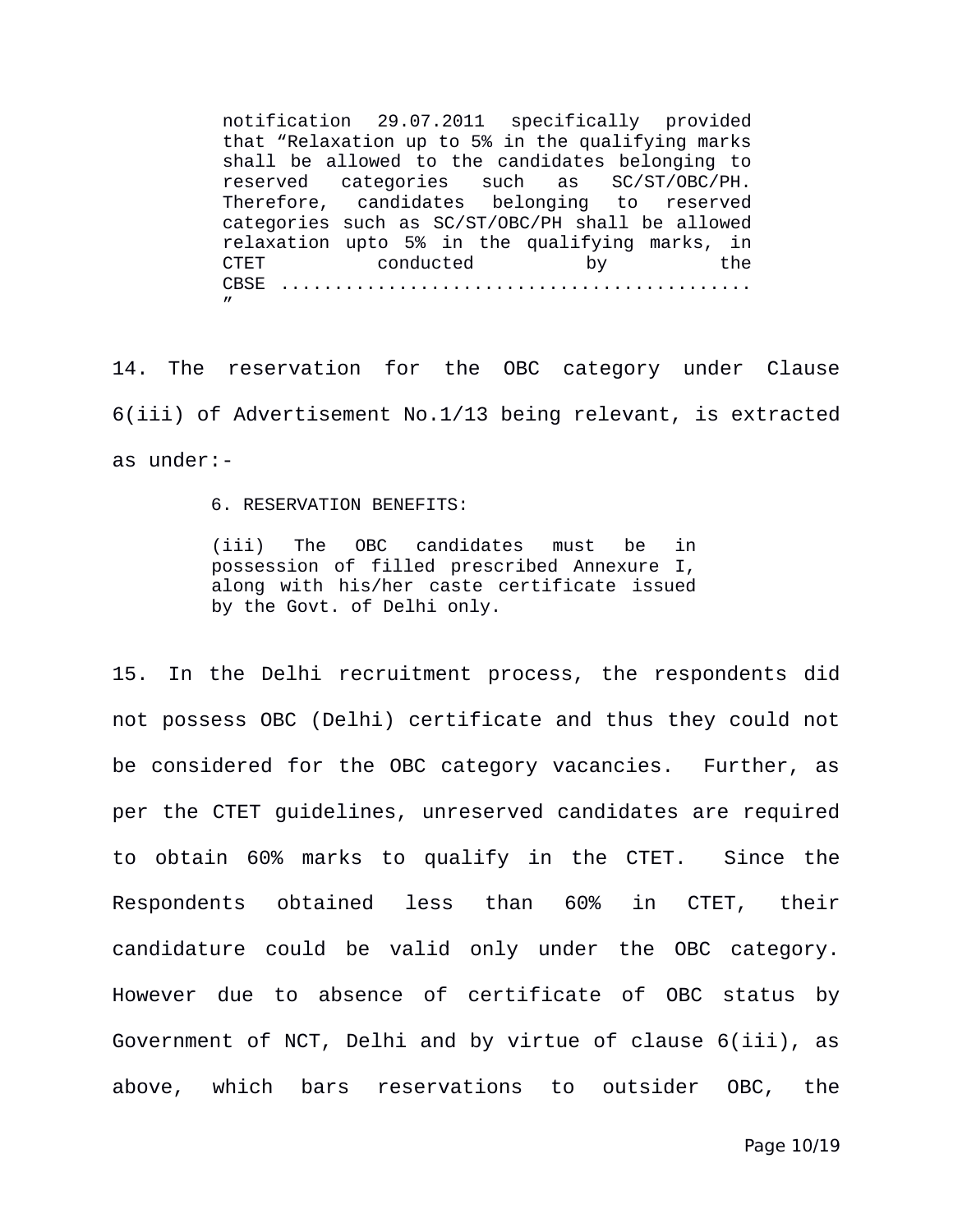Respondents are ineligible for the applied post. They may however compete against the unreserved vacancies, if they pass CTET with minimum 60% marks. Admittedly, none of the Respondents are certified by the GNCT of Delhi as OBC and neither do they possess the requisite 60% marks in CTET for qualification for the one-tier exam, as per Advertisement 1/13 and therefore the contention of the Appellants do have acceptable basis.

16. At this stage we need to discuss the *Vikas Sankhala* judgment in some detail as the High Court and the Tribunal granted relief to the respondents on the basis of this Judgment. The recruitment in *Vikas Sankhala*, related to Rajasthan where the candidates who availed concession in the CTET examination, were allowed to migrate to Unreserved (or general) category vacancies, if they were more meritorious than the general category candidates.

17. The question, therefore, to be answered here is whether the above case pertaining to recruitment in Rajasthan with candidates competing for vacancies in their home State, would apply to the situation in the present case where candidates from other states obtaining qualification under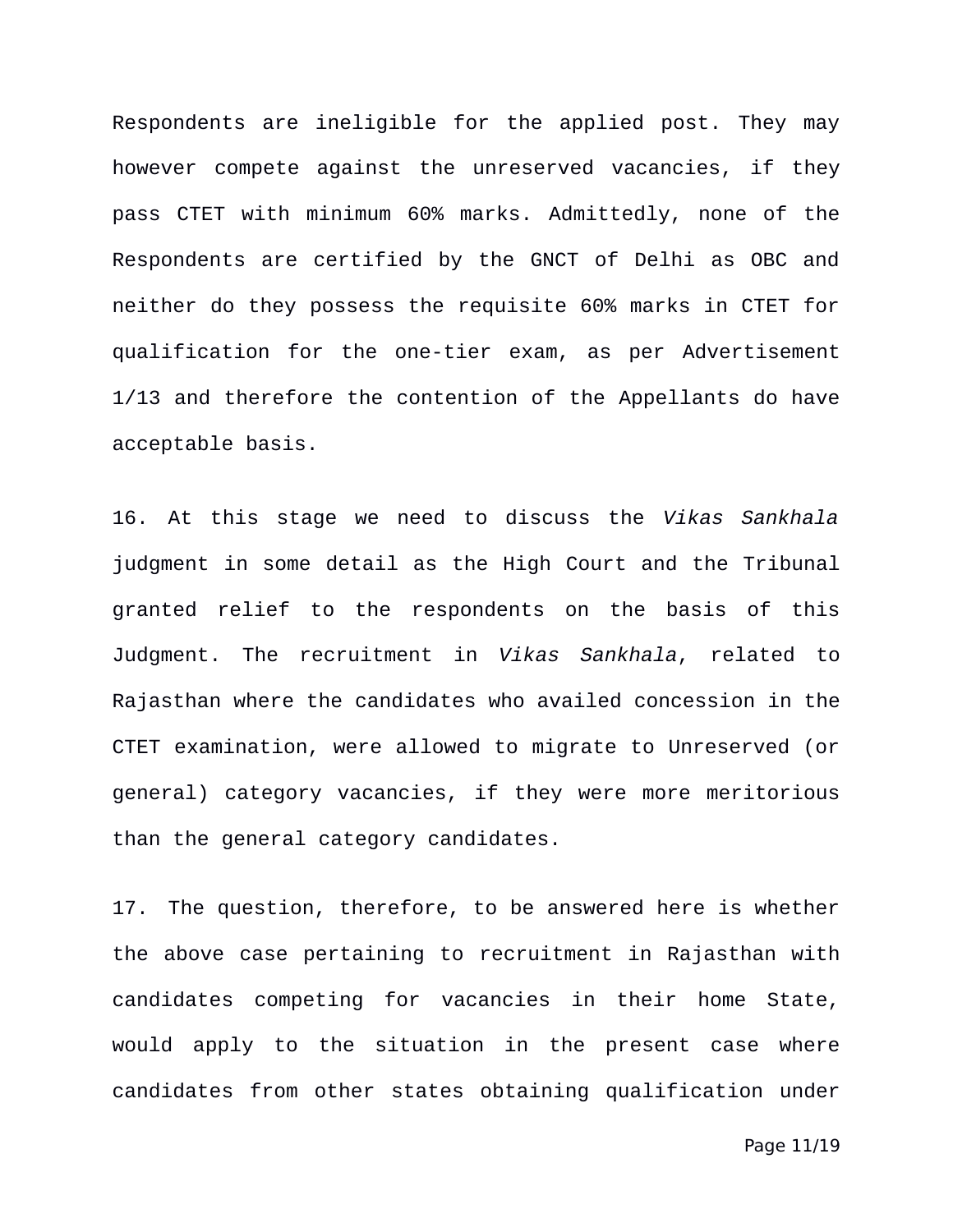relaxed norms, are aspiring for general category vacancies in Delhi.

18. The decision of *Vikas Sankhala* (supra) was arrived at due to certain peculiar facts in the case. The recruitment process of teachers therein stipulated that 20% of the final result calculation of every aspirant will be based on the candidate's TET result marks. Thus, candidates who obtained CTET qualification after availing concession, had naturally secured lower marks in the total aggregate compared to those, who appeared in the unreserved category and did not avail such concession in pass marks. In those facts, it was held that the resultant reduced marks in the 20% component will neutralize the benefits of eligibility given to reserved candidates, who thereafter had to compete with unreserved students without any concessions and also overcome the disadvantage they had in the 20% component. On this aspect, the following was the Court's observation:-

> "…once this differentiation is understood, it would lead to the conclusion that no concession becomes available to the reserved category candidate by giving relaxation in the pass marks in TET insofar as recruitment process is concerned."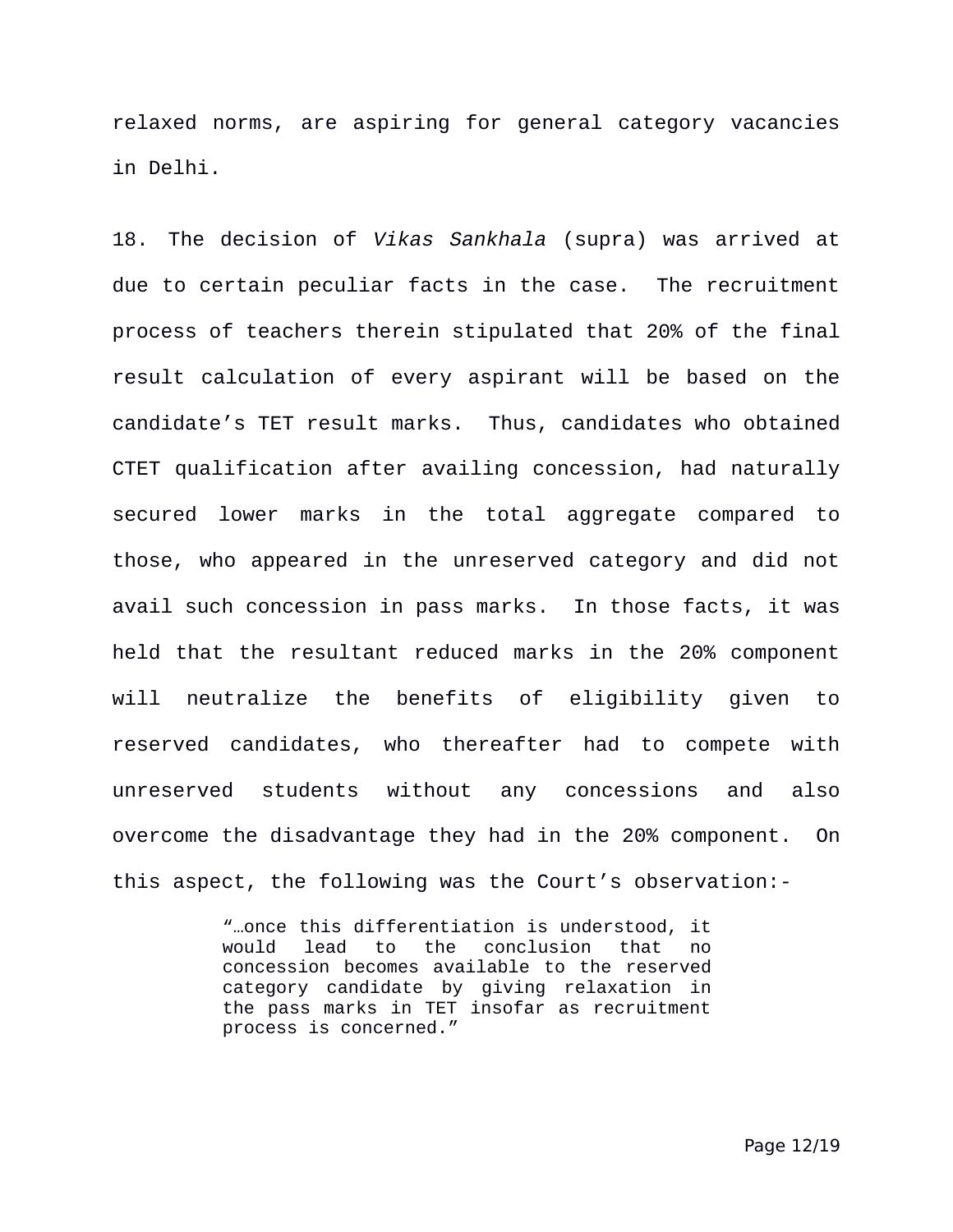19. The above excerpts reveal the Court's concern for maintaining equality in the recruitment process. However, in the present recruitment process, in the absence of a compensatory disadvantage or balancing factor, the ratio in *Vikas Sankhala* cannot be applied for the respondents who obtained CTET qualification by virtue of concession given to OBC categories. In other words, the concession benefit is not neutralized in the Delhi recruitment process. Thus, a level playing field and a fair treatment is not achieved, by inappropriately applying the ratio of *Vikas Sankhala* without having regard to the peculiarity of facts of that case where, a different selection yardstick was applied.

20. As noted above, although there was no balancing out of the relaxation for the selection process in Delhi unlike the process in *Vikas Sankhala's* decision, the CAT erroneously applied the ratio of the Rajasthan case for giving relief to the respondents.

21.1 In *Vikas Sankhala,* the Court considered the implication of the Circular dated 11.05.2011 issued by the Department of Personnel, government of Rajasthan, (A, Gr.II) bearing ref.no.No.F.7(1) DOP/A-II/99 that expressly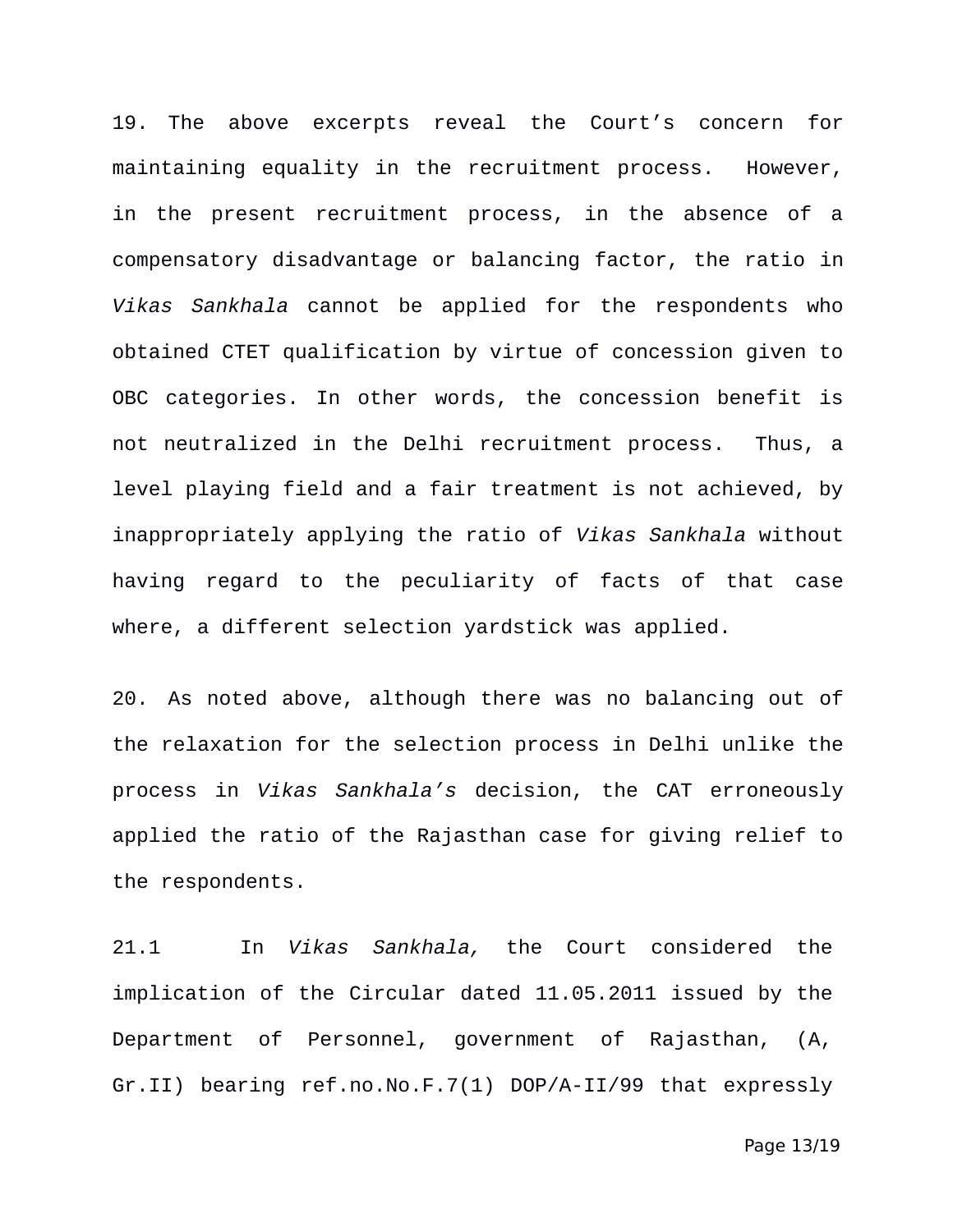allowed migration to the unreserved category irrespective of any concession availed by the candidate of the reserved category if he/she had secured more marks than the last Unreserved category candidate who is selected. But here the OMs dated 01.07.1998 and 04.04.2018 issued by the Department of Personnel & Training would bear consideration. Contrary to the circular dated 11.05.2011 in *Vikas Sankhala* (supra)*,* the two OMs referred by Ms Divan, issued specific instructions to the effect that when a relaxed standard is applied in selecting a reserved category candidate, in age limit, experience, qualification, additional chances in written examination etc., such candidates will be counted against reserved vacancies.

21.2 For better understanding, the implications of the afore noted OM dated 01.07.1998 (ref.36011/1/98-Estt.(Res), Ministry of Personnel, Public Grievances and Pensions), the relevant portion is extracted below:-

> "....................................... 3. In this connection, it is clarified that only such SC/ST/OBC candidates who are selected on the same standard as applied to general candidates shall not be adjusted against reserved vacancies. In other words, when a relaxed standard is applied in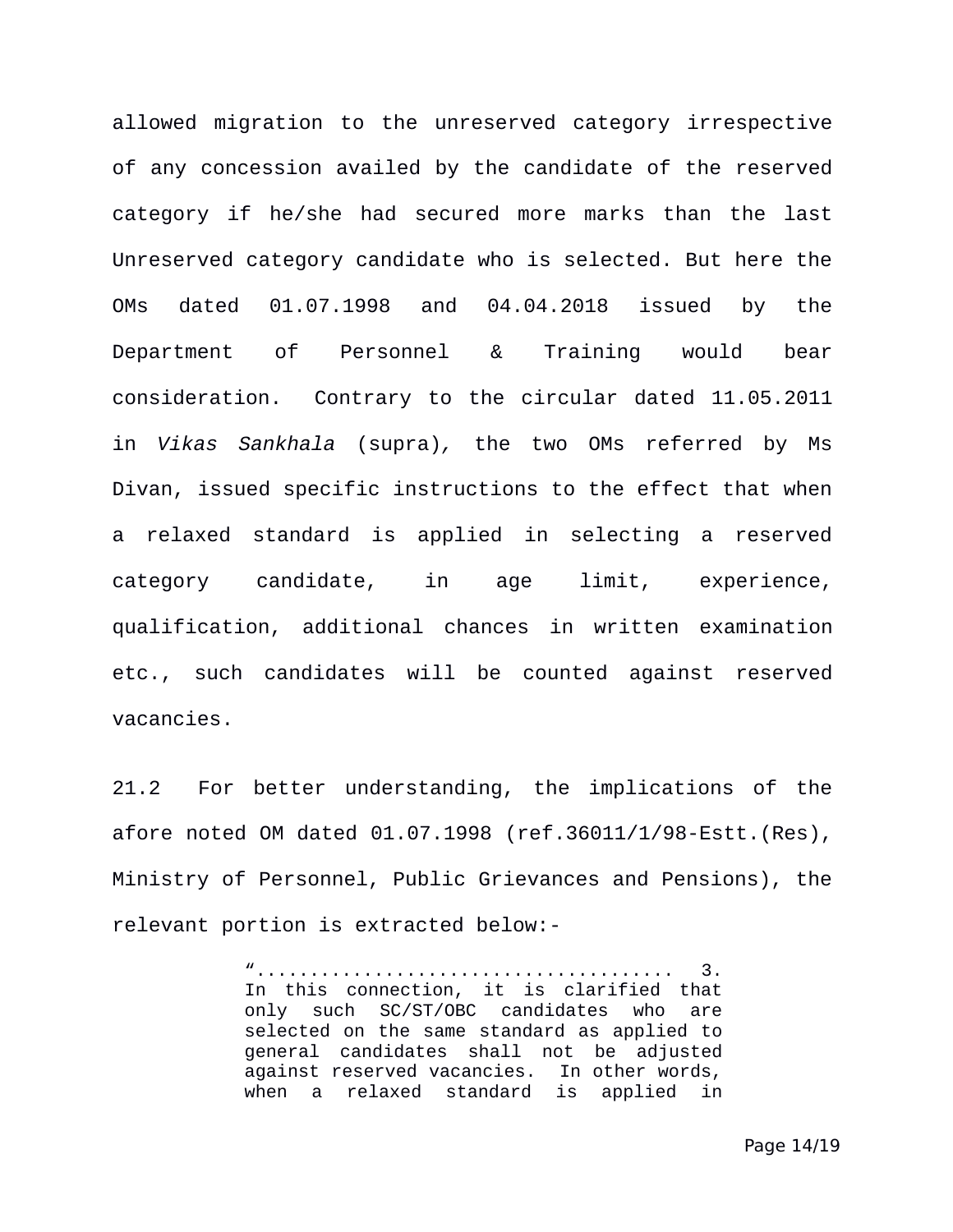selecting an SC/ST/OBC candidates, for example in the age limit, experience, qualification, permitted number of chances in written examination, extended zone of consideration larger than what is provided for general category candidates etc., the SC/ST/OBC candidates are to be counted against reserved vacancies. Such candidates would be deemed as unavailable for consideration against unreserved vacancies. ........................................"

21.3 In the same context, the relevant part of the second OM dated 04.04.2018 (Ref.No.F.No.43011/4/2018-Estt.(Res.)] issued by the Ministry of Personnel, Government of India), reiterating in substance, what was stated in the earlier O.M. of 01.07.1998, is extracted as below, for ready reference:-

> ".......................................As per instructions issued vide this Department's OM No.36012/2/96-Estt.(Res) dated 02.07.1997, in direct recruitments to Central Government jobs and services, the reserve category candidates who are selected on the same standards as applied to general candidates will not be adjusted against reserved vacancies. As per instructions issued vide DOP & T OM No.36011/1/98-Estt.(Res) dated 01.07.1998, only when a relaxed standard is applied in selecting a reserved candidates, for example in the age limit, experience, qualification, permitted number of chances in written examination, etc., such candidates will be counted against reserved vacancies................................."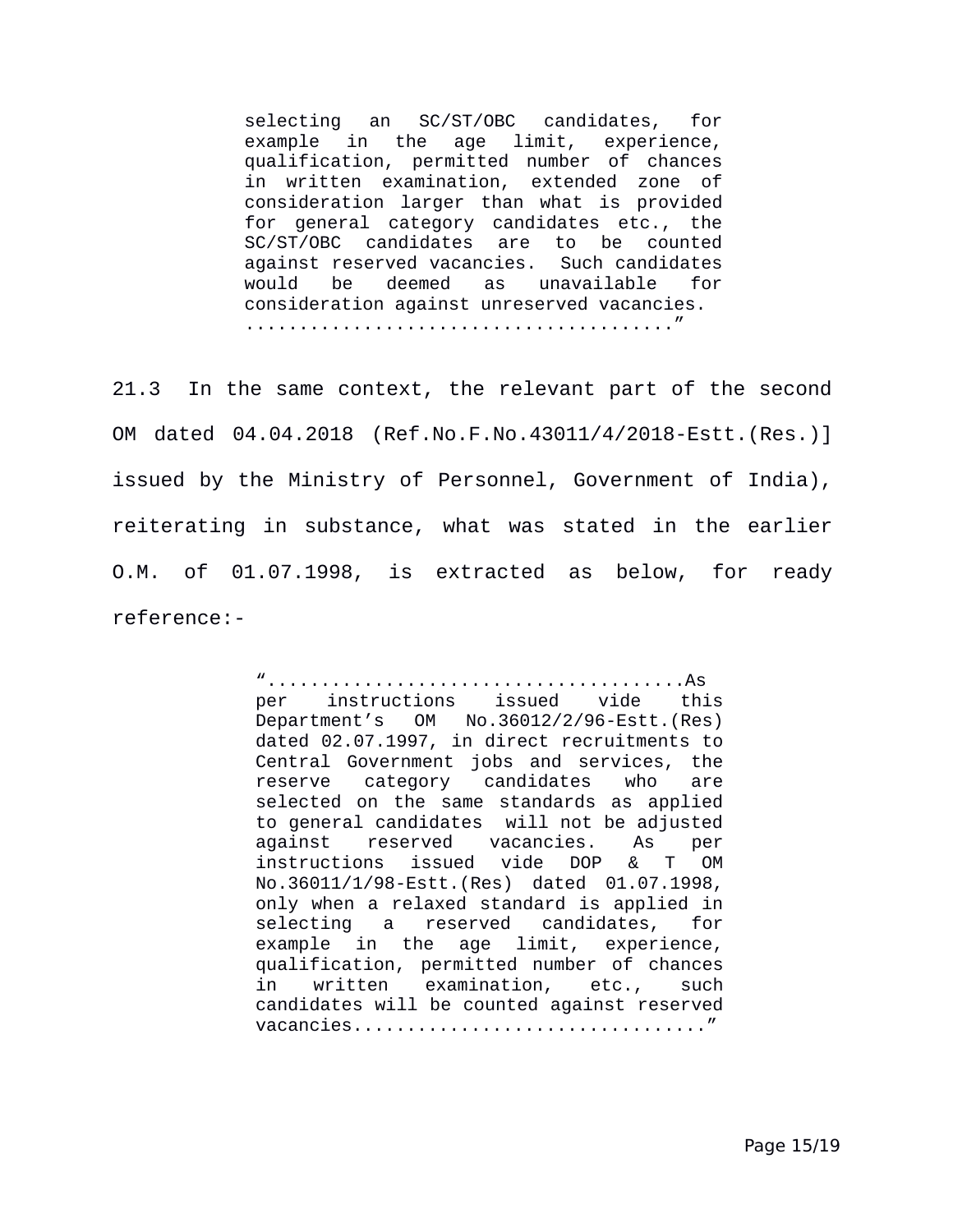22. From the above extract of the two OMs, it is quite apparent that, unlike in *Vikas Sankhala*, there is an express bar on migration to the unreserved category of those reserved category candidates who had availed of relaxation including those for qualification. The prescription of the eligibility qua CTET, in the advertisement, will therefore have to be understood bearing in mind, the contents of the OM dated 01.07.1998. To apply the advertisement in the present facts will not be correct. The same OM dated 01.07.1998 was considered in *Deepa EV v Union of India[2](#page-15-0)* and we feel that the Court was correct in the view, vis-à-vis the OM dated 01.07.1998.

<span id="page-15-0"></span>23. The other distinguishing aspect in *Vikas Sankhala* (supra) *is that* the candidates who had applied under the reserved category belonged to Rajasthan. For the selection and aspirants from the same State i.e., Rajasthan, the Court allowed such candidates to migrate to the unreserved category. In the present case, however, the candidates (i.e. the respondents) belong to States other than Delhi. Being OBC (outsiders), they could have been considered only under the unreserved category if they secure at least 60% 2 (2017) 12 SCC 680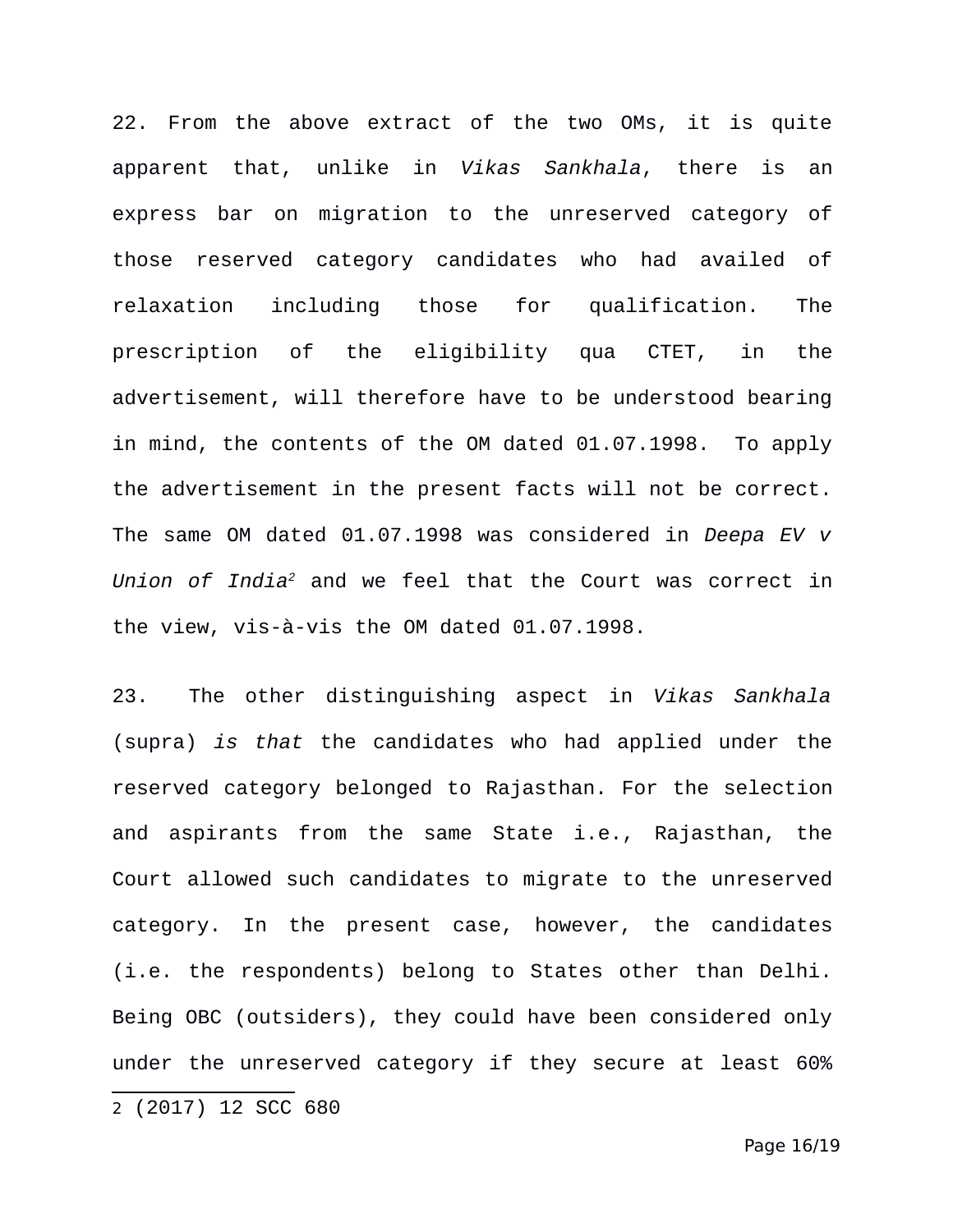marks in the CTET. The respondents admittedly did not secure 60% and thus were ineligible. Moreover, an OBC candidate not certified in the State/Territory outside of Delhi cannot be eligible to avail of employment in reserved category posts earmarked for OBCs who are certified by the Delhi Government.

24. It is important to keep in mind that the respondents are competing for general category vacancies. All others in this group have obtained their CTET eligibility qualification, securing the normal pass marks without availing any relaxation of pass norms. On the other hand, the respondents despite their lesser marks in the CTET examination, could qualify only because they availed the relaxation benefits as OBC category examinees. Their eligibility qualification is secured under relaxed norms meant for OBC category and therefore we do not think it is proper to consider them to be eligible for the general category vacancies and contention to the contrary is unacceptable.

25. The respondents with their CTET qualification under relaxed norms would be eligible for OBC category posts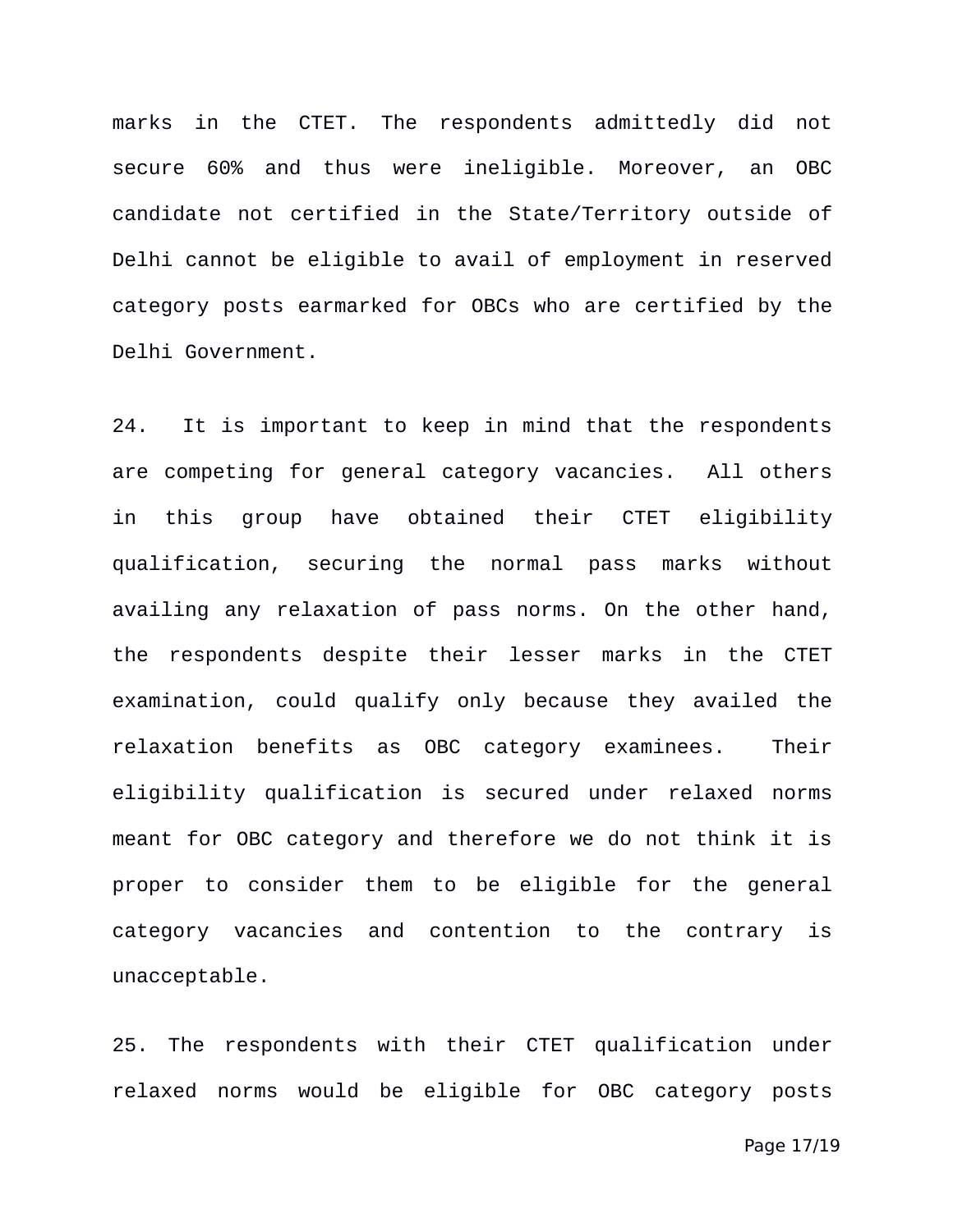provided their OBC status is certified and recognized by the Delhi government. But such not being the case, they are ineligible for the reserved category vacancies. To allow them to migrate and compete for the open category vacancies would not be permissible simply because, they have secured the CTET qualification with relaxation of pass marks meant for those belonging to the OBC category. As the respondents have not secured the normal pass marks for general category, their eligibility for the general category vacancies is not secured. Therefore, their performance in the selection examination would be of no relevance, in the present process.

26. As earlier discussed, this case concerns qualifications obtained with concession in pass marks. Such concession would have a direct impact on standards of competence and merit in the recruitment of Special Education Teachers. The principles of reservation under the Constitution of India are intended to be confined to a specifically earmarked category and the unreserved category must be protected, to avoid dilution of competence and merit. If *Vikas Sankhala* (supra) is interpreted shorn of